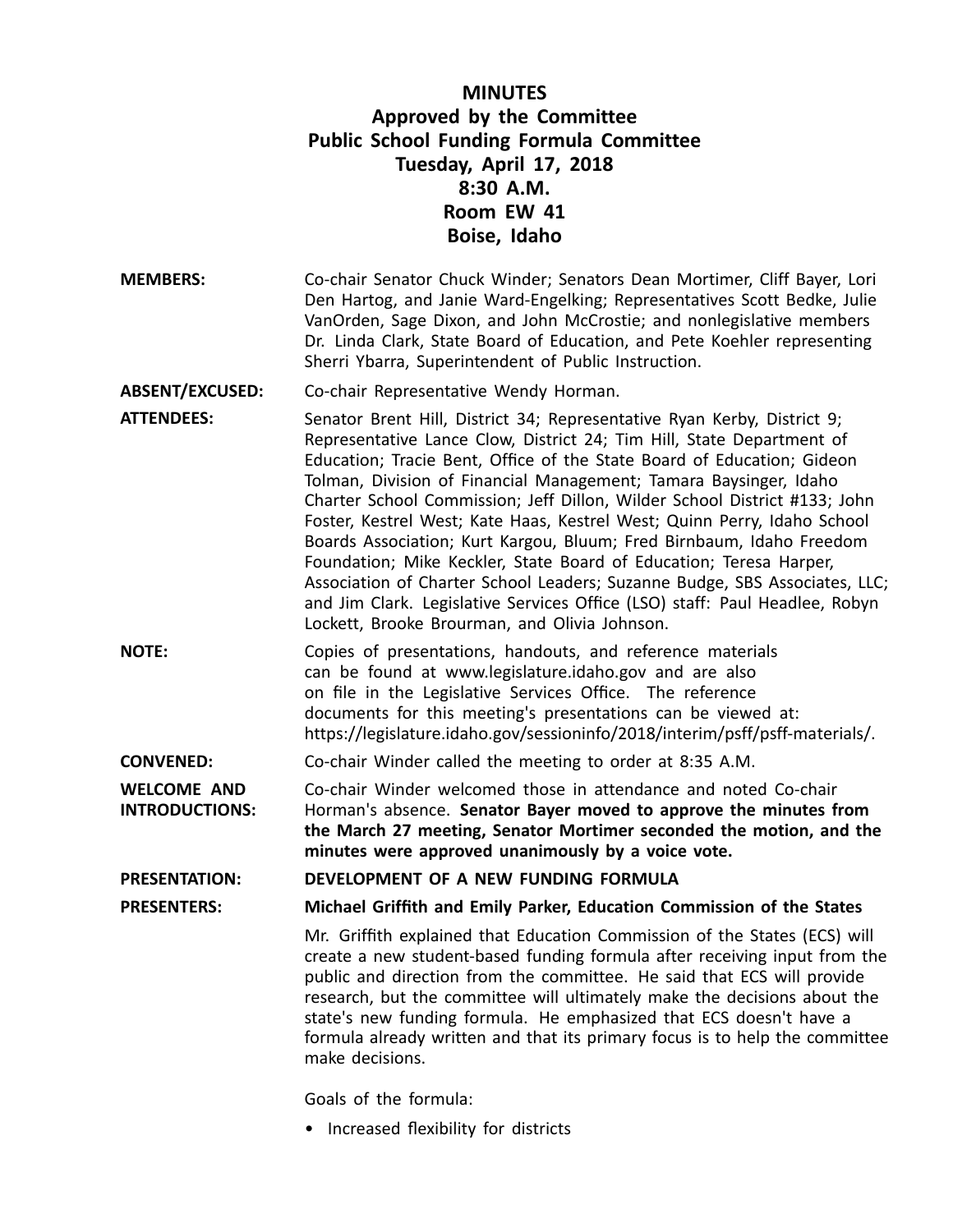- More adaptability for future changes
- Functionality under Idaho's current spending levels (no assumed funding increase)
- Ability to be phased in over <sup>a</sup> period of time (to be defined by the committee)
- Hold districts harmless during the transition (committee must decide what this means)

Deliverables:

- New student-based formula
- Interactive, changeable school funding model in an Excel spreadsheet
- • Dissemination plan to help the public understand how the new formula will impact them

Timeline:

- June ECS will complete research and regional meetings.
- July ECS presents research and findings from regional meetings for the committee to make major decisions about what it wants in the formula. Substantive comments and feedback should be given to ECS by the end of the month for inclusion in the preliminary model.
- August Presentation of the preliminary model. The formula will be produced in an Excel spreadsheet to help keep the process transparent and open to the public. It will be designed and tested by third-party contractors prior to presentation to the committee.
- October Final formula produced by ECS. The final report will be delivered in late October, leaving <sup>a</sup> month's time for dissemination of the model before the committee's work wraps up in November. ECS will work with the committee to create <sup>a</sup> dissemination program for the new formula once it's finished, including materials like briefing papers, press releases, videos, and public meetings.
- ECS will have ongoing communication with the committee and staff, with calls every one-two weeks during the process.

ECS received the committee's permission to collect additional input from state level groups, the business community, parents and parent organizations, and others.

- • Representative Dixon advised being judicious in setting parameters around the conversation with state groups.
- Senator Den Hartog noted that the committee would like to hear from <sup>a</sup> large cross section of the membership of certain organizations, not just from the representatives of the organizations who regularly address the legislature.
- Senator Bayer requested that notice of the public meetings be disseminated widely to engage <sup>a</sup> variety of stakeholders.

**COMMITTEE DISCUSSION:**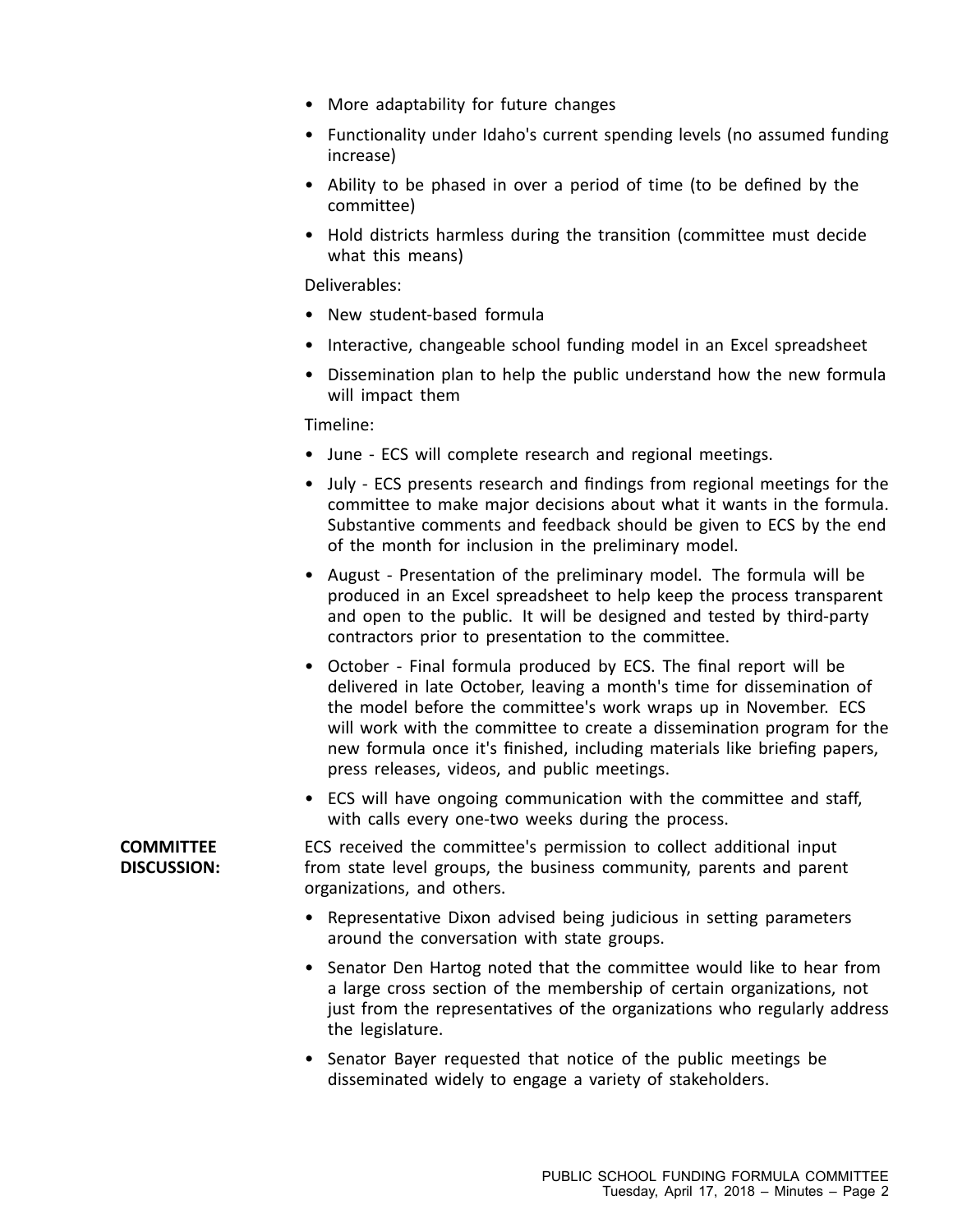## **PRESENTATION: IDAHO SCHOOL FUNDING REGIONAL MEETINGS**

#### **PRESENTERS: Emily Parker, Education Commission of the States**

Ms. Parker explained that regional meetings are being held to: 1) Gain input from school district staff and see what the people who live with the formula every day want in <sup>a</sup> new formula, and 2) Inform people in the districts about the committee's work and the potential changes happening (and that ECS is not there to take away school funding).

- There will be 12 participants invited by ECS at each meeting.
- • Participants will represent <sup>a</sup> cross section of occupations (teachers, school budget officers, superintendents, school board members and others) and districts (small, medium and large).
- The committee agreed that holding six regional meetings to overlay with the education regions in the state makes sense – ECS will work with staff to set these up for <sup>a</sup> wide geographic spread of meetings.
- • Each meeting will consist of at least two group meetings (12 each) - Mr. Griffith and Ms. Parker from ECS will each have their own focus group with 12 people in each room, where they will give an overview presentation and ask questions about the funding formula.

Ms. Parker described the public meetings that ECS will also facilitate:

- They are an opportunity for other stakeholders in the community to express their priorities.
- Committee members are encouraged to attend public meetings rather than sitting in on the invite-only meetings.
- Parents and parent organizations should participate in the public meetings, since the private meetings will be for school professionals only. ECS can meet with parent organizations individually if the committee would like. Senator Den Hartog suggested that school districts use parent e-mail lists to notify parents about the public meetings.

**COMMITTEE DISCUSSION:** The committee discussed having more meetings in larger population areas, having multiple facilitators from ECS per session, having multiple representatives from one organization in each session, and whether it would be helpful to have different groups for people with varying levels of familiarity with the formula.

> Ms. Parker and Mr. Griffith noted that ECS can run multiple meetings, though they recommend having no more than 12 people in the room per meeting to hear feedback from everyone in attendance, with no more than one representative per group. They suggest having <sup>a</sup> variety of professionals invited to each session, and find it particularly helpful to have English Language Learner and special education teachers take part. Mr. Griffith recommended that just he and Ms. Parker run the meetings, with some support staff, to maintain consistency in data collection. Mr. Griffith said that the groups work better with <sup>a</sup> mix of people, rather than separating teachers from administrators or from those who work directly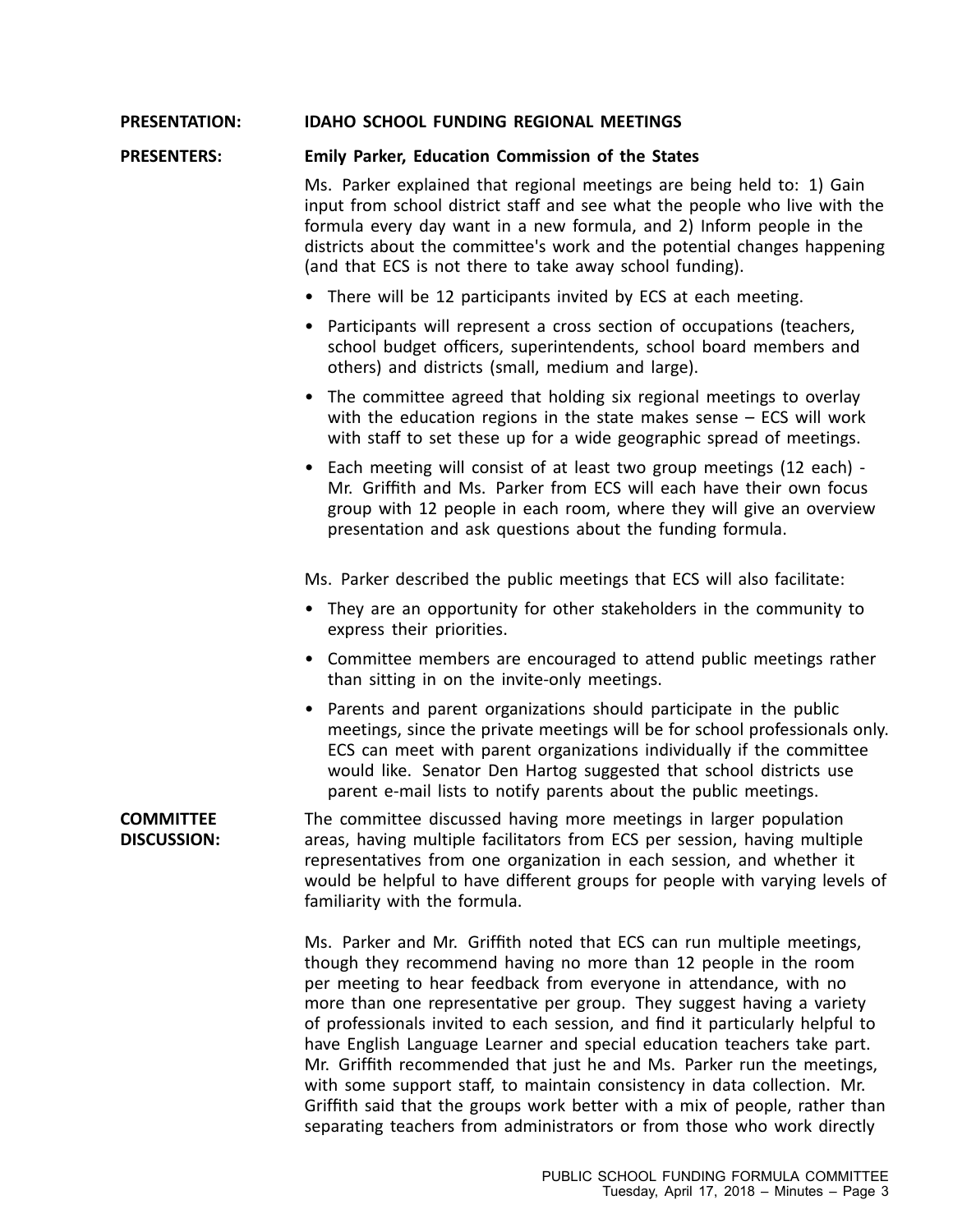with the formula.

Speaker Bedke expressed concern that some key stakeholders might feel left out if they aren't included in the invite-only focus groups. He believes it's important to make clear to everyone that no final decisions will be made at the invite-only groups, and that input can still be heard at the public sessions.

Mr. Griffith noted that ECS has <sup>a</sup> series of specific, targeted questions for those at the smaller, professional groups, while they will take any and all comments received at the public meetings.

Representative McCrostie suggested using more precise terminology to make it clear that the 12-person panels are composed entirely of education professionals who are familiar with the formula and use it regularly.

Co-chair Winder asked Mr. Griffith to work further on refining the name of the invite-only group to help manage expectations. Mr. Griffith noted that they will modify terms to convey that it's <sup>a</sup> set of meetings with school professionals to help ECS make very specific decisions.

The committee discussed extremely small/isolated districts and charter schools:

- Mr. Griffith noted that he has previously found it helpful to hear from extremely small/isolated districts separately and that ECS already has experience and previous research about how best to handle their needs.
- Speaker Bedke, Senator Den Hartog, and Representative VanOrden all expressed support for hearing from these districts separately.
- Mr. Koehler noted that almost half the kids in Idaho live near or around Boise, with some larger districts spread out around mostly smaller districts throughout the rest of the state. He also noted that transportation is <sup>a</sup> large part of the budget.
- Mr. Griffith noted that charter schools will also be included in the groups, as requested previously by Co-chair Horman, and as noted by Senator Den Hartog.

The committee agreed to have ECS provide an e-mail address for people to submit comments, as well as an online survey. Mr. Griffith will present all findings from the meetings, survey results and e-mail comments in advance of the next meeting to help construct the actual formula.

Senator Bayer asked about the hold-harmless aspect of the formula. Mr. Griffith explained that the new dollar amount and the amount received under the previous formula will be presented to help the committee decide what hold harmless will look like. He noted that there will be winners and losers regardless, especially because they aren't running the model with any additional dollars. ECS will make many options available to the committee to help mediate any drastic changes under the new formula.

## **PRESENTATION: ACCOUNTABILITY ACROSS THE STATES**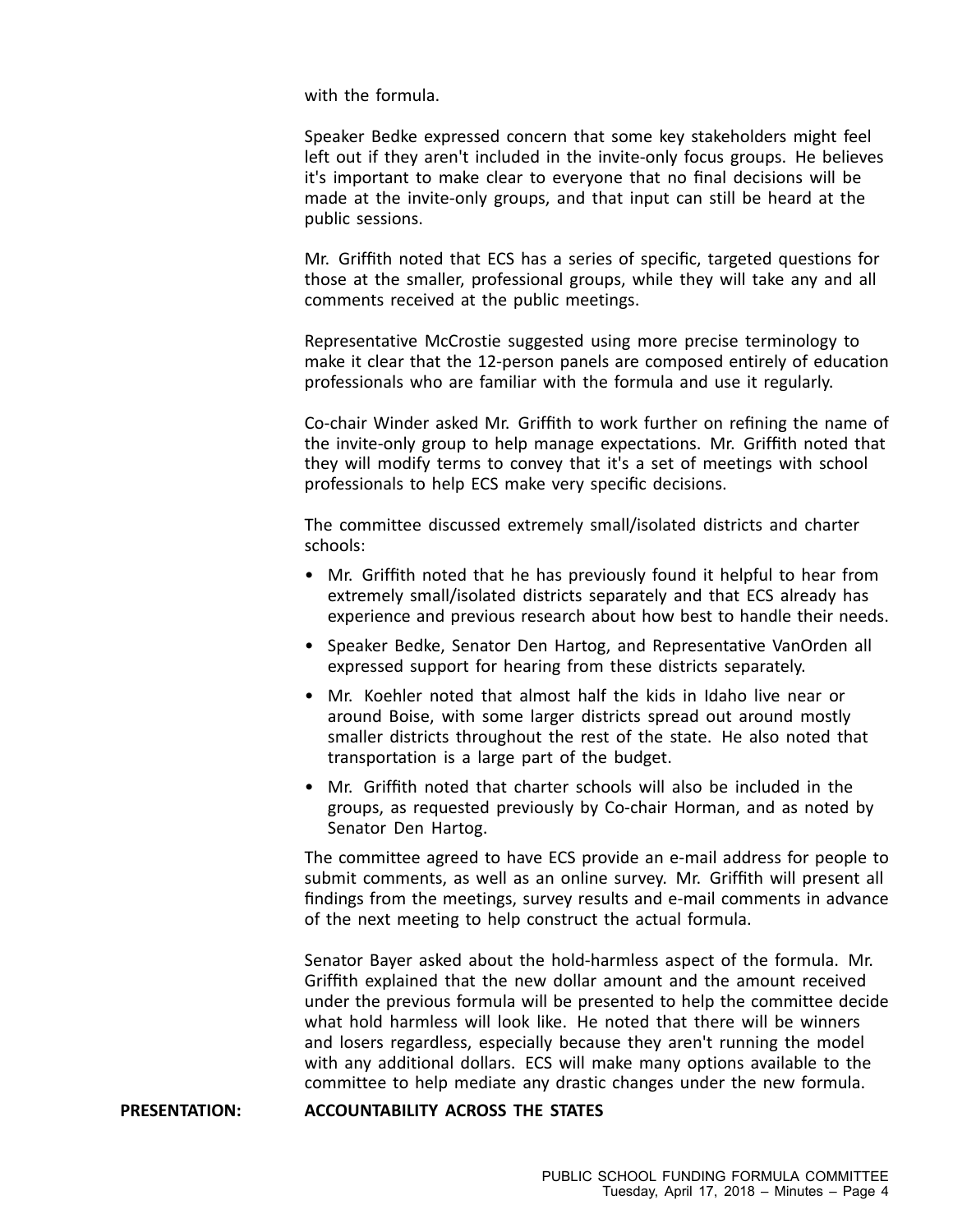# **PRESENTERS: Julie Woods, Education Commission of the States**

Ms. Woods started her presentation by describing that accountability can include multiple systems run for multiple purposes for multiple users.

- A state can run multiple systems at <sup>a</sup> time at different levels.
- • Balancing the simplicity of <sup>a</sup> system vs. representing the complexity of an accountability system is <sup>a</sup> challenge.
- States are moving away from accreditation, because accountability systems accomplish the same purposes, focus more on outputs (graduation rates, reading scores, etc.), and provide more nuanced data.

Measuring Outcomes:

- Common accountability measures among states include achievement, growth, high school graduation rate, English language proficiency and progress, school quality, and student success.
- Factors measured in the indicator in Idaho include high school students enrolled in pre-algebra and Algebra 1, parent communication, and college and career readiness.
- Most states use one of the five most common rating systems (A-F, descriptive, index, 1-5 stars, etc.).

Transparency - There is new federal funding reporting requirement for per-pupil spending in each school and district (including teacher salaries) starting in the 2018-2019 school year.

Ms. Woods discussed the policy pathways to connect money and school performance:

1. Support low-performing schools by diagnosing needs, creating <sup>a</sup> plan, and monitoring by the state or district.

2. Reward high-performing schools with teacher bonuses or new equipment, or flexibility in the form of waivers from state or local governance policies.

- Arkansas, Alabama, and Arizona have reward systems. Arizona's system was based on raw test scores, but wealthy areas did the best and few at-risk students were rewarded with that model.
- Tennessee and North Dakota offer flexibility to high-performing districts - they can apply for <sup>a</sup> waiver from certain laws by making <sup>a</sup> case for how it will create positive outcomes.

3. Engage local control by requiring district plans (used in California and Maryland) or local councils (used in Colorado and Massachusetts), though it's not clear what the ramifications are of requiring these in practice.

Connecting State Accountability and School Funding Formulas

- Lots of options, but no one solution.
- Most states are moving to CA and MD systems reward high-performing schools, require districts to submit plans, and design the formula around the accountability system.